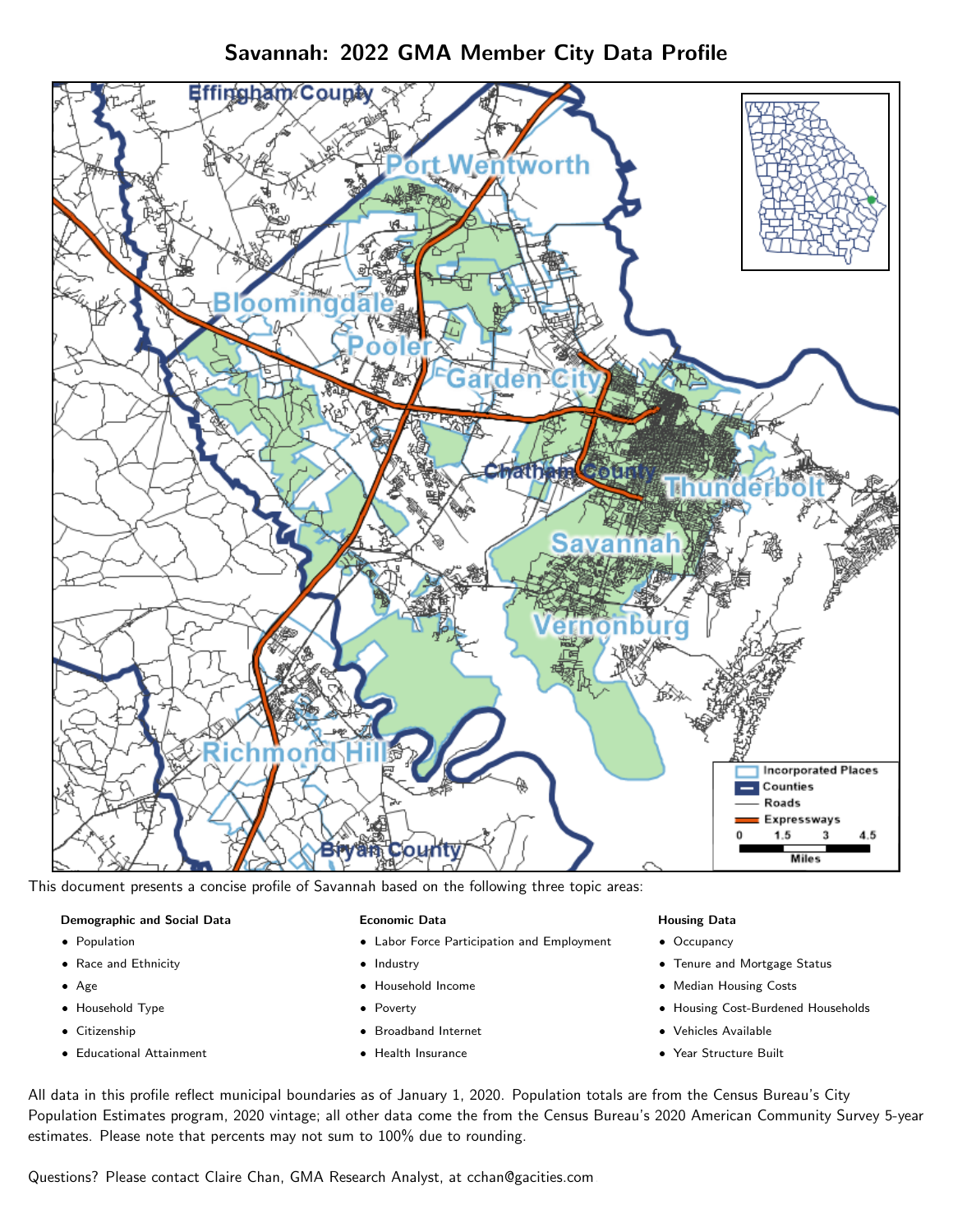# Savannah: Demographic and Social





**Citizenship** 



Source: American Community Survey, 2020 5-year estimates, table B05002 Source: American Community Survey, 2020 5-year estimates, table B15002



Source: U.S. Census Bureau, City Population Estimates, 2020 vintage Source: American Community Survey, 2020 5-year estimates, table B03002

## Household Type



Source: American Community Survey, 2020 5-year estimates, table B01001 Source: American Community Survey, 2020 5-year estimates, table B11001

### Educational Attainment



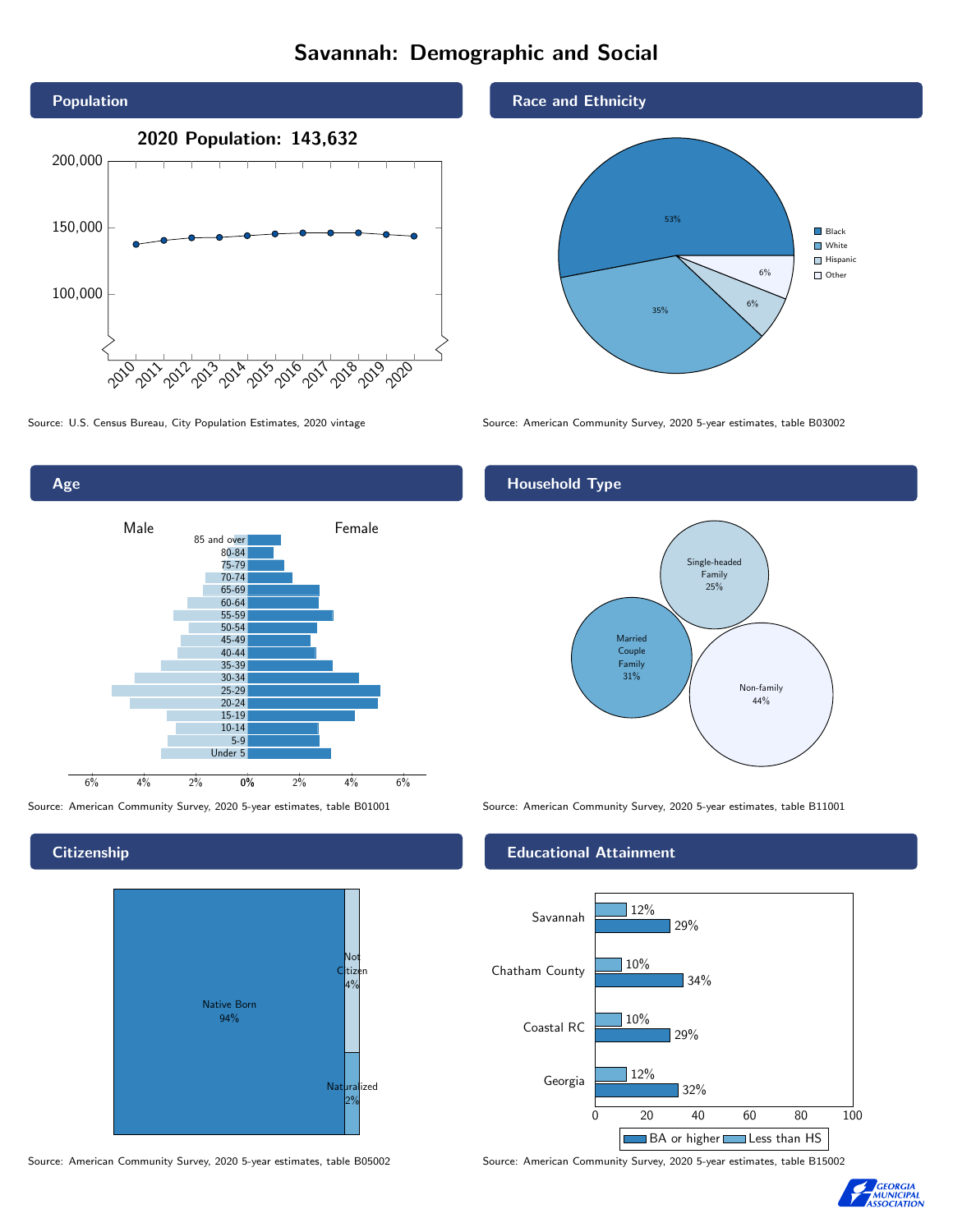# Savannah: Economic







Source: American Community Survey, 2020 5-year estimates, table B23001 Note: Unemployment rate is based upon the civilian labor force.



Source: American Community Survey, 2020 5-year estimates, tables B19013 and B19025 Source: American Community Survey, 2020 5-year estimates, table B17010



#### Industry

| Agriculture, forestry, fishing and hunting, and mining      | $0\%$ |
|-------------------------------------------------------------|-------|
| Construction                                                | 5%    |
| Manufacturing                                               | 7%    |
| <b>Wholesale Trade</b>                                      | 2%    |
| Retail Trade                                                | 13%   |
| Transportation and warehousing, and utilities               | 7%    |
| Information                                                 | $2\%$ |
| Finance and insurance, real estate, rental, leasing         | 5%    |
| Professional, scientific, mgt, administrative, waste mgt    | 12%   |
| Educational services, and health care and social assistance | 23%   |
| Arts, entertainment, recreation, accommodation, food        | 17%   |
| service                                                     |       |
| Other services, except public administration                | $4\%$ |
| Public administration                                       | $4\%$ |

Source: American Community Survey, 2020 5-year estimates, table C24030

### Poverty



#### Health Insurance



Source: American Community Survey, 2020 5-year estimates, table B28002 Source: American Community Survey, 2020 5-year estimates, table B18135